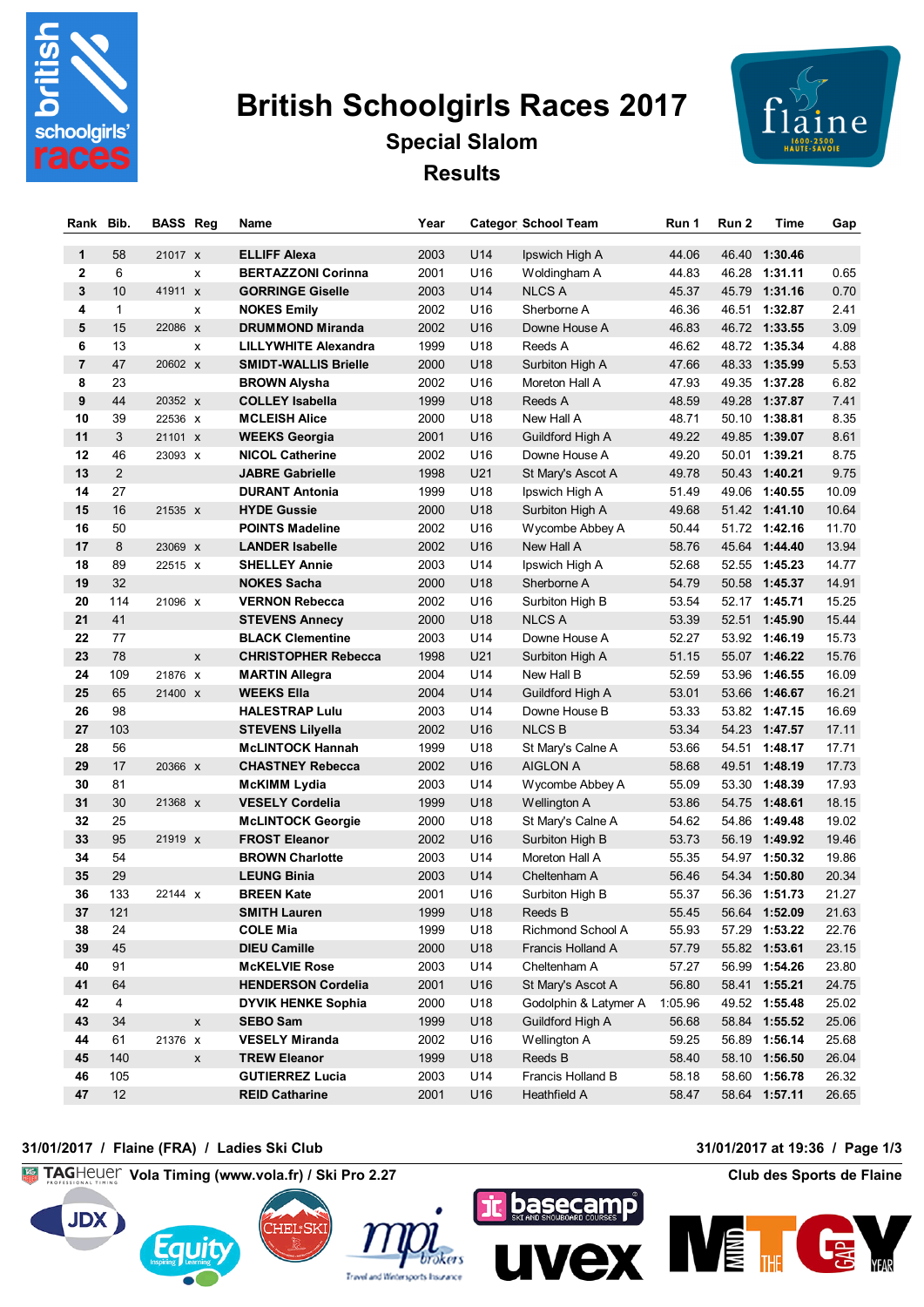### **British Schoolgirls Races 2017 Special Slalom Results**

| Rank     | Bib.       | <b>BASS Reg</b> |   | Name                                             | Year         |                        | <b>Categor School Team</b>          | Run 1          | Run 2                     | Time          | Gap            |
|----------|------------|-----------------|---|--------------------------------------------------|--------------|------------------------|-------------------------------------|----------------|---------------------------|---------------|----------------|
|          |            |                 |   |                                                  |              |                        |                                     |                |                           |               |                |
| 48       | 100        |                 |   | <b>LEVENE Grace</b>                              | 2001         | U16                    | Ipswich High B                      | 58.65          |                           | 58.66 1:57.31 | 26.85          |
| 49       | 113        |                 | x | <b>CORRIGAN Caroline</b>                         | 2002         | U16                    | Godolphin & Latymer B               | 58.18          |                           | 59.41 1:57.59 | 27.13          |
| 50       | 21         |                 | X | <b>WALDRON Harriet</b>                           | 2000         | U18                    | St Swithuns A                       | 1:00.00        |                           | 57.84 1:57.84 | 27.38          |
| 51       | 111        |                 |   | <b>MOURADIAN Jade</b>                            | 2001         | U16                    | St Mary's Ascot B                   | 59.14          |                           | 59.39 1:58.53 | 28.07          |
| 52       | 62         |                 |   | <b>LIVESEY Chloe</b>                             | 2002         | U16                    | Stowe A                             | 1:00.34        |                           | 58.65 1:58.99 | 28.53          |
| 52       | 35<br>147  |                 |   | <b>GAY Caroline</b>                              | 2003         | U14                    | Godolphin & Latymer A               | 58.92          | 1:00.07 1:58.99           |               | 28.53          |
| 54       | 128        | 23091 X         |   | <b>GOULD Lauren</b>                              | 2002         | U16                    | New Hall B                          | 59.15          |                           | 59.96 1:59.11 | 28.65          |
| 55       | 149        | 23421 x         |   | <b>HUGHES Sophie</b><br><b>JULIUS Stefanella</b> | 2004         | U14                    | New Hall B                          | 59.57          |                           | 59.81 1:59.38 | 28.92          |
| 56       |            |                 |   |                                                  | 2000         | U18                    | St Mary's Ascot B                   | 1:00.91        | 1:00.57 1:59.73           | 58.71 1:59.62 | 29.16          |
| 57<br>58 | 117<br>108 |                 |   | <b>GLOVER Emily</b><br><b>BROWN Jemima</b>       | 2003<br>1999 | U14                    | Downe House B                       | 59.16<br>59.84 | 1:00.02 1:59.86           |               | 29.27<br>29.40 |
| 59       | 85         |                 |   | <b>REEVES Freya</b>                              | 2002         | U <sub>18</sub><br>U16 | St Mary's Calne B<br>Moreton Hall A | 1:00.44        |                           | 59.66 2:00.10 | 29.64          |
| 60       | 79         |                 |   | <b>KIRKPATRICK Alexandra</b>                     | 1999         | U18                    | <b>AIGLON A</b>                     | 59.52          | 1:00.64 2:00.16           |               | 29.70          |
| 61       | 123        |                 |   | <b>TWINE Sophie</b>                              | 2000         | U18                    | Guildford High B                    | 1:01.94        | 1:00.98 2:02.92           |               | 32.46          |
| 62       | 127        |                 |   | <b>VESTBIRK Marina</b>                           | 1999         | U18                    | St Mary's Calne B                   | 1:00.60        | 1:02.34 2:02.94           |               | 32.48          |
| 63       | 94         |                 |   | <b>COLEGRAVE Georgia</b>                         | 2002         | U16                    | Godolphin & Latymer B               | 1:01.75        | 1:01.43 2:03.18           |               | 32.72          |
| 64       | 76         |                 |   | <b>HARRISON Annabelle</b>                        | 2000         | U18                    | Francis Holland A                   | 1:02.03        | 1:01.32 2:03.35           |               | 32.89          |
| 65       | 87         |                 |   | <b>SMART Millie</b>                              | 1999         | U18                    | St Mary's Calne A                   | 1:05.88        |                           | 57.82 2:03.70 | 33.24          |
| 66       | 72         | 22733 X         |   | <b>MALUGIN Anastrasia</b>                        | 2003         | U14                    | <b>NLCS A</b>                       |                | 57.12 1:07.55 2:04.67     |               | 34.21          |
| 67       | 74         |                 |   | <b>TROMANS Alex</b>                              | 2001         | U16                    | Heathfield A                        | 55.63          | 1:09.20 2:04.83           |               | 34.37          |
| 68       | 106        |                 |   | <b>DODD Daisy</b>                                | 2000         | U18                    | Wellington B                        | 1:02.89        | 1:02.79 2:05.68           |               | 35.22          |
| 69       | 60         |                 |   | <b>VON TORKLUS Sophie</b>                        | 2000         | U18                    | Cheltenham A                        | 1:05.26        | 1:00.81 2:06.07           |               | 35.61          |
| 70       | 69         |                 |   | <b>ROUCH Rhiannon</b>                            | 1999         | U18                    | Millfield A                         | 1:04.49        | 1:02.20 2:06.69           |               | 36.23          |
| 71       | 141        |                 |   | <b>UTERMANN Caroline</b>                         | 2003         | U14                    | <b>NLCSB</b>                        | 1:04.53        | 1:02.17 2:06.70           |               | 36.24          |
| 72       | 120        |                 |   | <b>CALDER Alice</b>                              | 2001         | U16                    | St Swithuns B                       | 1:03.37        | 1:03.98 2:07.35           |               | 36.89          |
| 73       | 104        |                 |   | <b>HOSKING Olivia</b>                            | 2003         | U14                    | Guildford High B                    | 1:05.23        | 1:03.70 2:08.93           |               | 38.47          |
| 74       | 115        |                 |   | <b>LEUNG Una</b>                                 | 2001         | U16                    | Cheltenham B                        | 1:04.01        | 1:05.45 2:09.46           |               | 39.00          |
| 75       | 67         |                 |   | <b>NAIRNE Anastasia</b>                          | 2000         | U18                    | Glenalmond A                        |                | 1:03.45  1:06.72  2:10.17 |               | 39.71          |
| 76       | 134        |                 |   | <b>ROSENFELD Lily</b>                            | 2002         | U16                    | Cheltenham B                        |                | 1:06.12 1:04.25 2:10.37   |               | 39.91          |
| 77       | 122        |                 |   | <b>DAFFEY Schuyler</b>                           | 2004         | U14                    | <b>NLCSB</b>                        |                | 1:04.45  1:05.94  2:10.39 |               | 39.93          |
| 78       | 42         |                 |   | <b>DOWNEY Emily</b>                              | 1998         | U <sub>21</sub>        | City of London Girls A              |                | 1:04.86 1:05.77 2:10.63   |               | 40.17          |
| 79       | 142        | 23571 X         |   | <b>LUPTON Freya</b>                              | 2001         | U16                    | Guildford High B                    |                | 1:05.45 1:05.92 2:11.37   |               | 40.91          |
| 80       | 136        |                 |   | <b>MCDOUGALL Matilda</b>                         | 2003         | U14                    | Downe House B                       |                | 1:06.48  1:05.27  2:11.75 |               | 41.29          |
| 81       | 132        |                 |   | <b>WILMOT Ella</b>                               | 2002         | U16                    | Godolphin & Latymer B               |                | 1:05.71  1:06.31  2:12.02 |               | 41.56          |
| 82       | 71         |                 |   | <b>VENABLES Felicity</b>                         | 2004         | U14                    | Suffolk Vikings A                   |                | 1:05.63  1:06.62  2:12.25 |               | 41.79          |
| 83       | 36         |                 |   | <b>ANDERSON Georgina</b>                         | 2002         | U <sub>16</sub>        | Glenalmond A                        |                | 1:05.67 1:07.94 2:13.61   |               | 43.15          |
| 84       | 63         |                 |   | <b>MINCHIN Sophie</b>                            | 2003         | U14                    | Sherborne A                         |                | 1:07.61  1:06.09  2:13.70 |               | 43.24          |
| 85       | 82         |                 | x | <b>ANDERSON Jessica</b>                          | 2004         | U14                    | Stamford A                          |                | 1:07.18  1:06.66  2:13.84 |               | 43.38          |
| 86       | 129        |                 |   | <b>MILLER Jessica</b>                            | 2000         | U18                    | Tudor Hall B                        | 1:06.90        | 1:07.60 2:14.50           |               | 44.04          |
| 87       | 143        |                 |   | <b>HENNIKER-GOTLEY Francesca</b>                 | 2000         | U18                    | Francis Holland B                   | 1:07.83        | 1:06.92 2:14.75           |               | 44.29          |
| 88       | 57         |                 |   | <b>ERLAM India</b>                               | 2003         | U14                    | Mayfield A                          | 1:08.61        | 1:06.65 2:15.26           |               | 44.80          |
| 89       | 43         |                 |   | <b>LUMLEY Thea</b>                               | 1998         | U21                    | Heathfield A                        |                | 1:08.44 1:07.61 2:16.05   |               | 45.59          |
| 90       | 112        |                 |   | <b>BONNEY Harriet</b>                            | 2002         | U16                    | Mayfield B                          |                | 1:09.96 1:07.34 2:17.30   |               | 46.84          |
| 91       | 73         |                 |   | <b>COLTHORPE Emma</b>                            | 2001         | U16                    | City of London Girls A              |                | 1:08.77 1:09.93 2:18.70   |               | 48.24          |
| 92       | 20         |                 |   | <b>RICHARDSON Georgia</b>                        | 2002         | U16                    | Stamford A                          |                | 1:10.76  1:07.98  2:18.74 |               | 48.28          |
| 93       | 88         |                 |   | <b>MAHONEY Maisie</b>                            | 2004         | U14                    | Mayfield A                          |                | 1:10.40 1:08.83 2:19.23   |               | 48.77          |
| 94       | 51         |                 |   | <b>ANDERSON Katie</b>                            | 2002         | U16                    | Stamford A                          |                | 1:11.16  1:08.20  2:19.36 |               | 48.90          |
| 95       | 93         |                 |   | <b>MONEY-KYRIE Jessamy</b>                       | 2000         | U18                    | Stowe A                             |                | 1:09.73 1:10.22 2:19.95   |               | 49.49          |
| 96       | 139        |                 |   | <b>IRONSIDE Alex</b>                             | 2001         | U16                    | St Swithuns B                       |                | 1:11.25 1:10.41 2:21.66   |               | 51.20          |
| 97       | 59         |                 |   | <b>GILBEY Georgia</b>                            | 1999         | U18                    | Shiplake College A                  |                | 1:11.26 1:10.57 2:21.83   |               | 51.37          |
| 98       | 125        |                 |   | <b>HARFORD Emilie</b>                            | 2000         | U18                    | Wellington B                        |                | 1:13.26 1:09.22 2:22.48   |               | 52.02          |
| 99       | 137        |                 |   | <b>SHEPHERD Celina Anne</b>                      | 1999         | U18                    | Wycombe Abbey B                     |                | 1:10.90 1:11.63 2:22.53   |               | 52.07          |
| 100      | 146        |                 |   | <b>INNES Lily</b>                                | 1998         | U21                    | St Mary's Calne B                   |                | 1:11.74 1:11.06 2:22.80   |               | 52.34          |
| 101      | 119        |                 |   | <b>SHELLEY Madeline</b>                          | 2002         | U16                    | Ipswich High B                      |                | 1:11.91  1:11.33  2:23.24 |               | 52.78          |
| 102      | 26         |                 |   | <b>HAURIE-MOSS Catherine</b>                     | 2002         | U16                    | Mayfield A                          |                | 1:23.12 1:00.74 2:23.86   |               | 53.40          |
| 103      | 118        |                 |   | <b>GIBBS Iuli</b>                                | 1999         | U18                    | Wycombe Abbey B                     |                | 1:12.70 1:12.30 2:25.00   |               | 54.54          |
| 104      | 92         |                 |   | <b>GATHY Margaux</b>                             | 2001         | U16                    | Wellington A                        |                | 1:22.07 1:03.25 2:25.32   |               | 54.86          |
| 105      | 126        |                 |   | <b>MACPHERSON Sofia</b>                          | 2001         | U16                    | Glenalmond B                        |                | 1:13.30  1:13.07  2:26.37 |               | 55.91          |